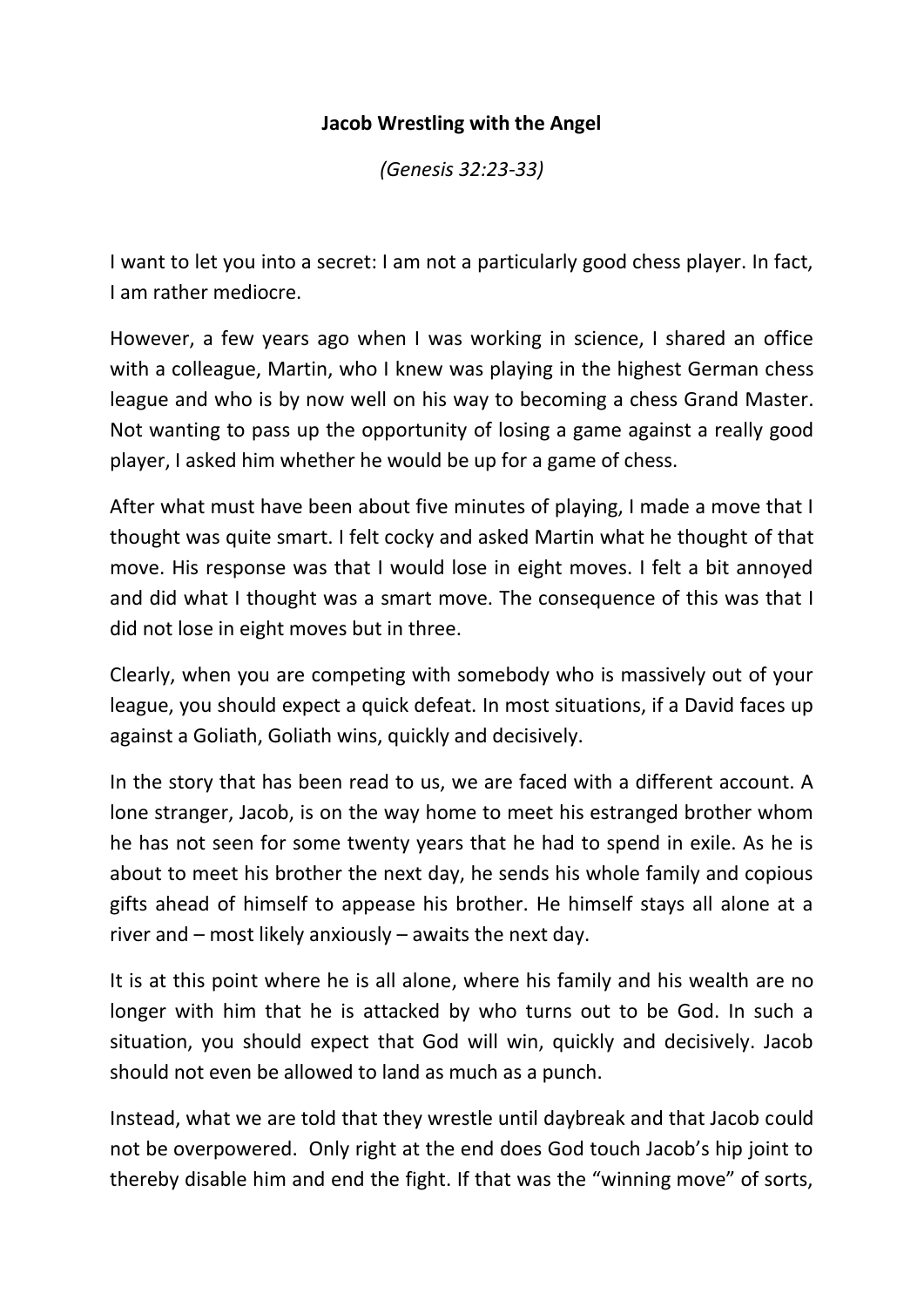why did it not occur earlier? Why did God not defeat Jacob outright and thereby saved Jacob lots of effort?

In my opinion, this way of looking at the story may miss the point by focussing on the end result, rather than the process Jacob went through. Maybe God was not there to defeat him but to make him experience something through the fight that he would not be able to learn any differently? It seems that this experience – or maybe the experience of the years in exile – had changed Jacob's character. As a consequence, from then onwards, he would be known as "Israel", "he who struggles with God".

For me, a "struggling with God"-story was moving to the UK to study in Cambridge and trying to find ways of living my faith there. I come from a rather typical German Lutheran background, and whilst church has definitely been a big part of my life, my faith was never a black and white issue.

Coming to Cambridge, I found that the Christian scene was definitely quite different, and it seemed to me that the loudest voices were those that advocated a conservative evangelical Calvinistic type of Christianity. I distinctly remember having a chat with a curate who casually informed that a friend of mine who had killed himself would end up in hell unless that friend had managed to convert to Christianity in the last few minutes of his life.

Whilst I did try to discuss things with friends, those conversations did not lead anywhere. To me, it seemed to be the case that I either had to swallow those facts and get on board with that way of thinking or to give up completely on faith, even though it was certainly an important aspect of my life.

This seeming isolation, and the struggle with something that was threatening a big part of who I am, reminds me of Jacob being all by himself at the Jabbok river and struggling with God. And, like that struggle with God, it took me a long time to come to terms with those topics that bothered me so profoundly.

In the end, the struggle left me with a greater appreciation for other ways of approaching faith topics, whether those approaches are more conservative or more liberal, more Catholic or more Calvinistic, than my way of thinking and believing.

What are your struggles with God?